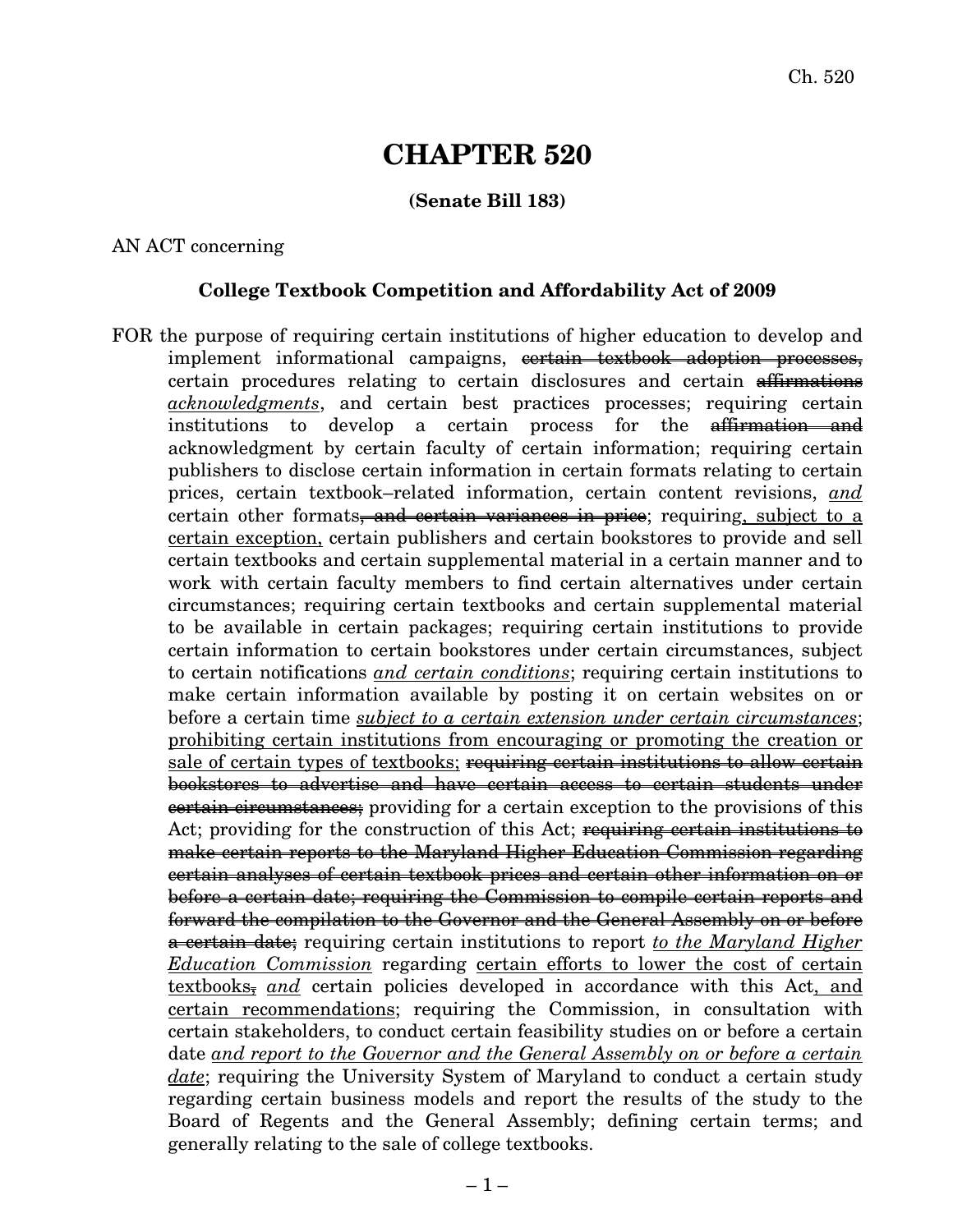BY adding to Article – Education Section 15–112 Annotated Code of Maryland (2008 Replacement Volume)

#### Preamble

WHEREAS, In 2005, the federal Government Accountability Office (GAO) reported that during the period of December 1986 through December 2004, college textbook prices increased 186% and inflation increased only 72%; and

WHEREAS, The textbook market is supply–driven rather than demand–driven and consequently offers consumers (students) no role in determining price, format, or quality of the product; and

WHEREAS, The State of Maryland has passed legislative initiatives to control the cost of tuition but not to control the cost of textbooks; now, therefore,

SECTION 1. BE IT ENACTED BY THE GENERAL ASSEMBLY OF MARYLAND, That the Laws of Maryland read as follows:

#### **Article – Education**

**15–112.**

**(A) (1) IN THIS SECTION THE FOLLOWING WORDS HAVE THE MEANINGS INDICATED.**

**(2) (I) "BOOKSTORE" MEANS ANY ENTITY THAT OFFERS BOOKS OR OTHER COURSE MATERIALS FOR SALE AND IS LICENSED BY THE COMPTROLLER UNDER TITLE 11, SUBTITLE 7 OF THE TAX – GENERAL ARTICLE.**

**(II) "BOOKSTORE" INCLUDES CAMPUS BOOKSTORES AND ONLINE VENDORS.**

**(3) (I) "BUNDLE" MEANS ONE OR MORE COLLEGE TEXTBOOKS OR OTHER SUPPLEMENTAL MATERIAL THAT ARE PACKAGED TOGETHER TO BE SOLD AS COURSE MATERIALS FOR ONE PRICE.**

**(II) "BUNDLE" DOES NOT INCLUDE SINGLE, CUSTOM, OR INTEGRATED OR CUSTOM***, CUSTOM, OR INTEGRATED* **TEXTBOOKS.**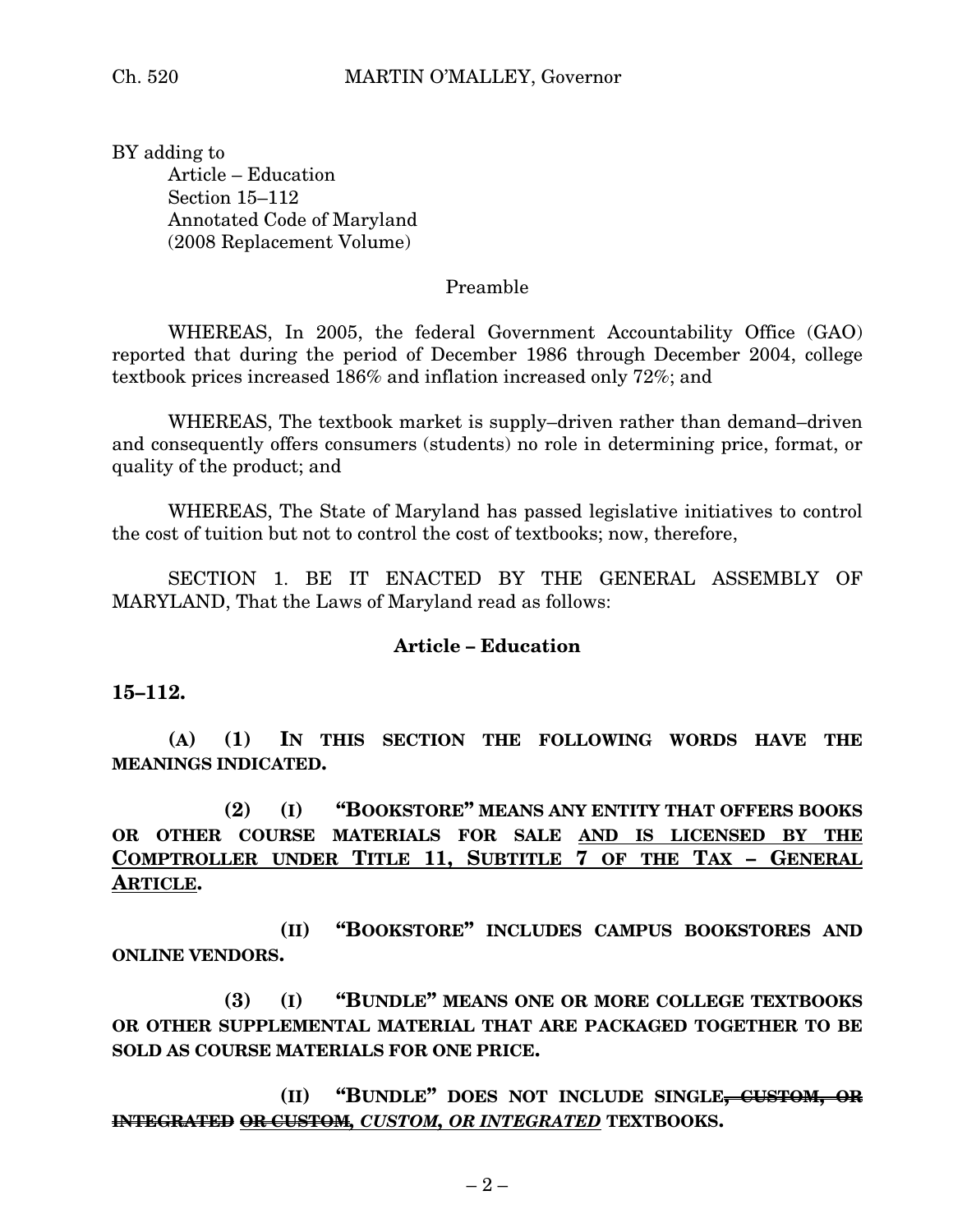**(4) "CAMPUS BOOKSTORE" MEANS A BOOKSTORE UNDER THE JURISDICTION OF AN INSTITUTION OF HIGHER EDUCATION.**

**(5) (I) "CUSTOM TEXTBOOK" MEANS A COLLEGE TEXTBOOK THAT IS COMPILED BY A PUBLISHER AT THE DIRECTION OF A FACULTY MEMBER OR OTHER PERSON OR ADOPTING ENTITY IN CHARGE OF SELECTING COURSE MATERIALS AT AN INSTITUTION OF HIGHER EDUCATION.**

**(II) "CUSTOM TEXTBOOK" INCLUDES ORIGINAL INSTRUCTOR MATERIAL, PREVIOUSLY COPYRIGHTED MATERIAL, OR COPYRIGHTED THIRD–PARTY MATERIAL, OR ELEMENTS UNIQUE TO A SPECIFIC INSTITUTION, SUCH AS COMMEMORATIVE EDITIONS.**

**(III) "CUSTOM TEXTBOOK" DOES NOT INCLUDE PURELY AESTHETIC CHANGES TO A COLLEGE TEXTBOOK WHEN COMPARED WITH A PRIOR EDITION OF A COLLEGE TEXTBOOK SUCH AS COMMEMORATIVE EDITIONS.**

**(6) "INTEGRATED TEXTBOOK" MEANS A COLLEGE TEXTBOOK THAT IS COMBINED WITH:**

**(I) MATERIALS DEVELOPED BY A THIRD PARTY AND THAT, BY THIRD–PARTY CONTRACTUAL AGREEMENT, MAY NOT BE OFFERED BY PUBLISHERS SEPARATELY FROM THE COLLEGE TEXTBOOK WITH WHICH THE MATERIALS ARE COMBINED; OR**

**(II) OTHER MATERIALS THAT ARE SO INTERRELATED WITH THE CONTENT OF THE COLLEGE TEXTBOOK THAT THE SEPARATION OF THE COLLEGE TEXTBOOK FROM THE OTHER MATERIALS WOULD RENDER THE COLLEGE TEXTBOOK UNUSABLE FOR ITS INTENDED PURPOSE.**

*(6)* **"***INTEGRATED TEXTBOOK" MEANS A COLLEGE TEXTBOOK THAT IS COMBINED WITH:*

*(I) MATERIALS DEVELOPED BY A THIRD PARTY AND THAT, BY THIRD–PARTY CONTRACTUAL AGREEMENT, MAY NOT BE OFFERED BY PUBLISHERS SEPARATELY FROM THE COLLEGE TEXTBOOK WITH WHICH THE MATERIALS ARE COMBINED; OR*

*(II) OTHER MATERIALS THAT ARE SO INTERRELATED WITH THE CONTENT OF THE COLLEGE TEXTBOOK THAT THE SEPARATION OF THE COLLEGE TEXTBOOK FROM THE OTHER MATERIALS WOULD RENDER THE COLLEGE TEXTBOOK UNUSABLE FOR ITS INTENDED PURPOSE.*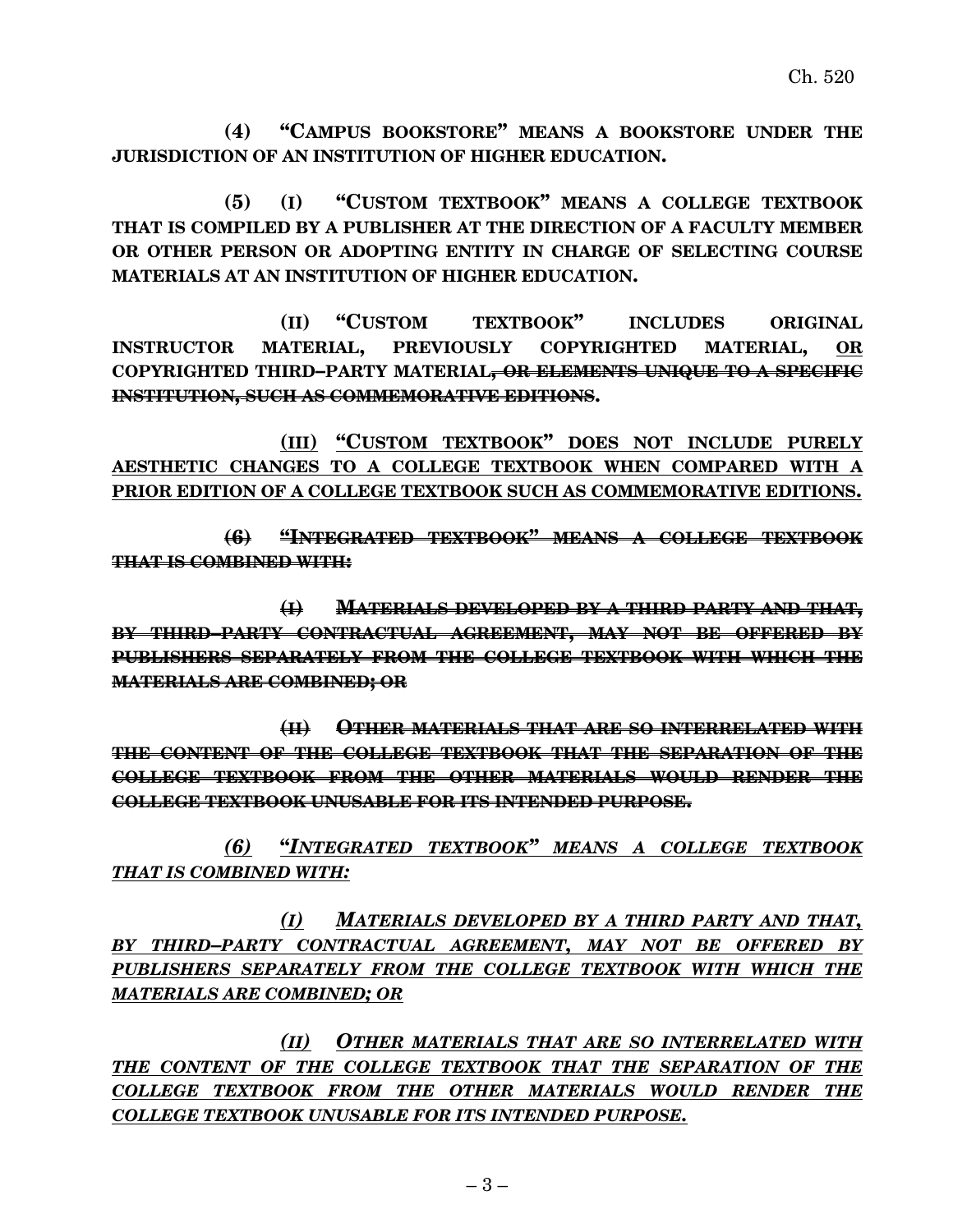**(7) (6)** *(7)* **"ISBN" MEANS THE UNIQUE INTERNATIONAL STANDARD BOOK NUMBER ASSIGNED TO A COLLEGE TEXTBOOK COURSE MATERIAL THAT IS USED BY PUBLISHERS TO IDENTIFY EACH TEXTBOOK EDITION AND PRINTING OF A COLLEGE TEXTBOOK OTHER COURSE MATERIAL, INCLUDING BUNDLES.**

**(7)** *(8)* **"PRICE" MEANS THE PRICE AT WHICH THE PUBLISHER WOULD MAKE THE COLLEGE TEXTBOOK OR SUPPLEMENTAL MATERIAL AVAILABLE TO A BOOKSTORE, OR AND, IF AVAILABLE, THE PRICE AT WHICH THE PUBLISHER WOULD MAKE THE COLLEGE TEXTBOOK OR SUPPLEMENTAL MATERIAL AVAILABLE TO THE PUBLIC, OR BOTH.**

**(8)** *(9)* **"SUBSTANTIAL CONTENT" MEANS A PART OF A COLLEGE TEXTBOOK, SUCH AS NEW CHAPTERS, NEW MATERIAL COVERING ADDITIONAL ERAS OF TIME, NEW THEMES, OR NEW SUBJECT MATTER.**

**(9)** *(10)* **(I) "SUPPLEMENTAL MATERIAL" MEANS EDUCATIONAL MATERIAL DEVELOPED TO ACCOMPANY A COLLEGE TEXTBOOK** *THAT IS NOT BEING USED AS A COMPONENT OF AN INTEGRATED TEXTBOOK* **THAT IS NOT BEING USED AS A COMPONENT OF AN INTEGRATED TEXTBOOK.**

**(II) "SUPPLEMENTAL MATERIAL" INCLUDES PRINTED MATERIALS AND ELECTRONIC MATERIALS SUCH AS COMPUTER DISKS AND WEB ACCESS CODES.**

**(10)** *(11)* **"TEXTBOOK" INCLUDES CUSTOM TEXTBOOKS TO THE MAXIMUM EXTENT PRACTICABLE.**

**(B) THIS SECTION DOES NOT APPLY TO THE OVERSEAS PROGRAMS OF THE UNIVERSITY OF MARYLAND UNIVERSITY COLLEGE.**

**(C) EACH PUBLIC INSTITUTION OF HIGHER EDUCATION IN THE STATE SHALL DEVELOP AND IMPLEMENT:**

**(1) AN INFORMATIONAL CAMPAIGN TO ASSIST FACULTY AND MAKE THEM AWARE OF TEXTBOOK–RELATED ISSUES, INCLUDING:**

**(I) WHOLESALE PRICE AND SUGGESTED RETAIL PRICES, IF ANY, THE PRICE OF COLLEGE TEXTBOOKS AND OF SUPPLEMENTAL MATERIAL;**

**(II) VARIANCES IN WHOLESALE PRICE AND SUGGESTED RETAIL PRICES, IF ANY, PRICE OF BUNDLED AND UNBUNDLED COURSE**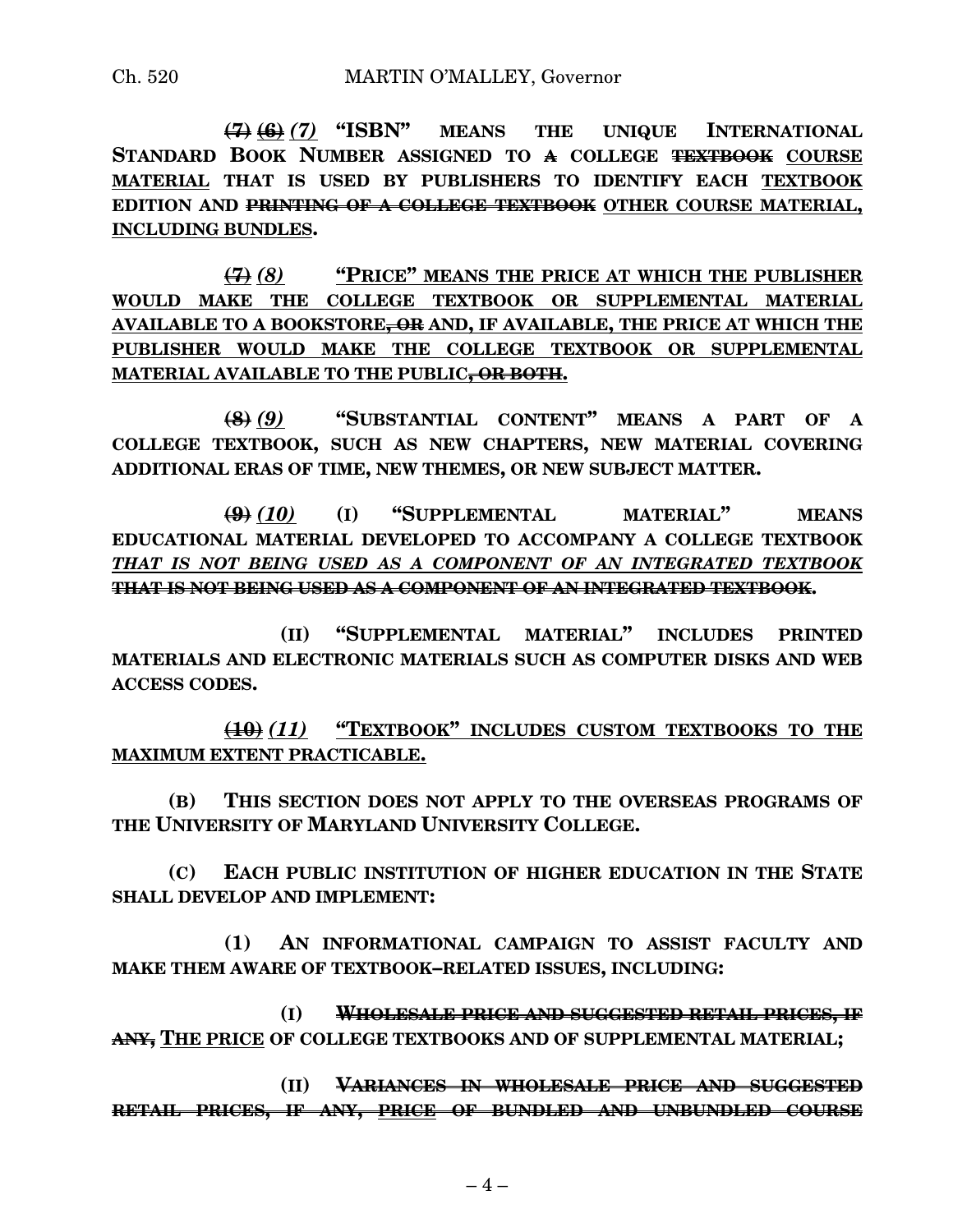**MATERIALS** *THE EXISTENCE OF VARIANCES IN PRICE OF BUNDLED AND UNBUNDLED COURSE MATERIALS***;**

**(III) SUBSTANTIAL CONTENT REVISIONS MADE BETWEEN THE CURRENT EDITION OF A COLLEGE TEXTBOOK OR SUPPLEMENTAL MATERIAL AND THE PREVIOUS EDITION OF THE COLLEGE TEXTBOOK OR SUPPLEMENTAL MATERIAL AS REPORTED TO THE INSTITUTION UNDER SUBSECTION (E) OF THIS SECTION; AND**

*(IV) WHICH TEXTBOOKS ARE INTEGRATED TEXTBOOKS AND ARE THEREFORE NOT SUBJECT TO SUBSECTION (F)(3) OF THIS SECTION, AS REPORTED BY THE PUBLISHER UNDER SUBSECTION (E) OF THIS SECTION; AND*

**(IV)** *(V)* **THE FISCAL IMPACT TO STUDENTS OF THE HIGH COST OF COLLEGE TEXTBOOKS;**

**(2) A COLLEGE TEXTBOOK ADOPTION PROCESS THAT INCLUDES THE PROVISION OF INFORMATION TO INSTITUTIONS AND CAMPUS BOOKSTORES REGARDING THE AVAILABILITY AND SUGGESTED RETAIL PRICES OF NEW CURRENT EDITIONS, USED CURRENT EDITIONS, NEW PREVIOUS EDITIONS, AND USED PREVIOUS EDITIONS OF COLLEGE TEXTBOOKS AND SUPPLEMENTAL MATERIAL;**

**(3) (2) A PROCEDURE BY WHICH BOOKSTORES AND STUDENTS ARE MADE AWARE OF THE INFORMATION REQUIRED TO BE DISCLOSED UNDER SUBSECTION (G) OF THIS SECTION; AND**

**(4) (3) A BEST–PRACTICES PROCESS FOR FACULTY IN SELECTING COLLEGE TEXTBOOKS AND SUPPLEMENTAL MATERIAL THAT:**

**(I) ENSURES EARLY ADOPTION OF COLLEGE TEXTBOOKS AND SUPPLEMENTAL MATERIAL;**

**(II) ENCOURAGES THE MAXIMUM USAGE OF USED COLLEGE TEXTBOOKS AND OF PREVIOUS EDITIONS OF COLLEGE TEXTBOOKS, WHEN POSSIBLE;**

**(III) FOR UNDERGRADUATE COLLEGE TEXTBOOKS, ENSURES THAT THE MAJORITY OF THE ASSIGNED MATERIAL WILL BE USED IN THE COURSE UNLESS IT WOULD BE IN THE STUDENT'S FINANCIAL INTEREST TO PURCHASE SEPARATE MATERIALS; AND**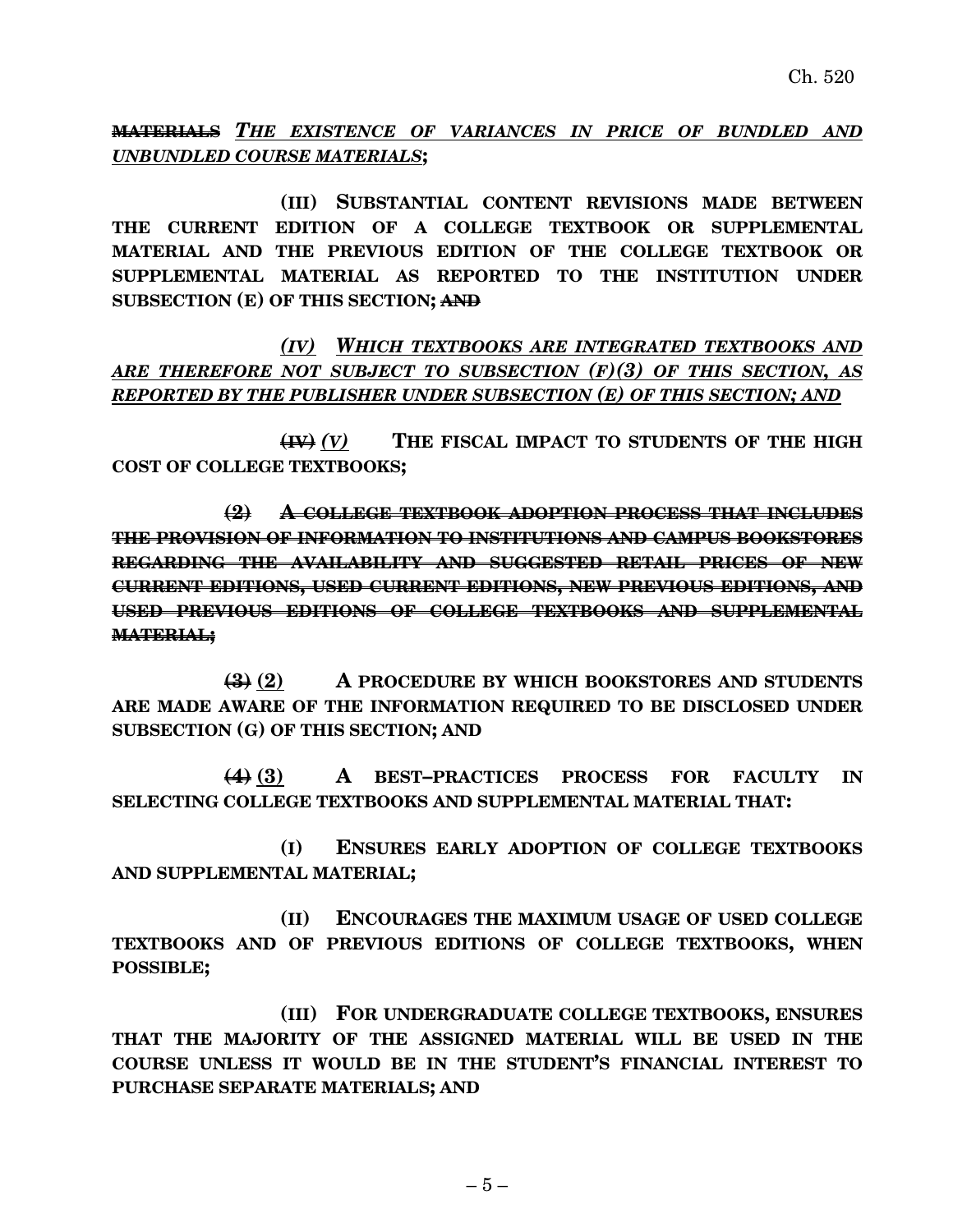**(IV) ENSURES THAT FACULTY ARE AWARE OF VARIOUS OUTLETS FOR THE SUPPLY OF COLLEGE TEXTBOOKS AND SUPPLEMENTAL MATERIAL.**

**(D) (1) EACH PUBLIC INSTITUTION OF HIGHER EDUCATION SHALL DEVELOP A PROCESS BY WHICH FACULTY MEMBERS AFFIRM AND ACKNOWLEDGE THE INFORMATION UNDER PARAGRAPH (2) OF THIS SUBSECTION.**

**(2) BEFORE IDENTIFYING** *SELECTING* **A COLLEGE TEXTBOOK OR SUPPLEMENTAL MATERIAL AND BEFORE TRANSMITTING THE SELECTION TO A CAMPUS BOOKSTORE, PROVIDING THE SELECTION TO ANY OTHER BOOKSTORE, OR POSTING THE SELECTION ON THE WEBSITE OF THE PUBLIC INSTITUTION OF HIGHER EDUCATION, A FACULTY MEMBER SHALL** *ACKNOWLEDGE***:**

**(I)** *1.* **IF SELECTING A DIFFERENT COLLEGE TEXTBOOK FROM A DIFFERENT PUBLISHER, AFFIRM AND ACKNOWLEDGE THE COST OF THE NEW SELECTION VERSUS THE COST OF THE PREVIOUS SELECTION; OR**

**(II)** *2.* **IF SELECTING A CURRENT EDITION OF A COLLEGE TEXTBOOK, AFFIRM AND ACKNOWLEDGE:**

**1.** *A.* **THE DIFFERENCES IN SUBSTANTIAL CONTENT BETWEEN THE CURRENT EDITION OF THE TEXTBOOK AND THE PREVIOUS EDITION OF THE TEXTBOOK** *AS REPORTED BY THE PUBLISHER UNDER SUBSECTION (E) OF THIS SECTION***;**

**2.** *B.* **THAT THE USE OF THE CURRENT EDITION IS JUSTIFIED** *APPROPRIATE* **DUE TO A MATERIAL CHANGE IN SUBSTANTIAL CONTENT BETWEEN THE CURRENT EDITION AND THE PREVIOUS EDITION;**

**3.** *C.* **THE DIFFERENCE IN PRICE BETWEEN THE CURRENT EDITION OF THE TEXTBOOK AND THE PREVIOUS EDITION OF THE TEXTBOOK; AND**

**4.** *D.* **THAT THE PREVIOUS EDITION OF THE TEXTBOOK MAY BE AVAILABLE TO STUDENTS AT A LOWER PRICE VIA THE USED BOOK MARKET;**

*(II) THAT AN INTEGRATED TEXTBOOK IS NOT SUBJECT TO SUBSECTION (F)(3) OF THIS SECTION;*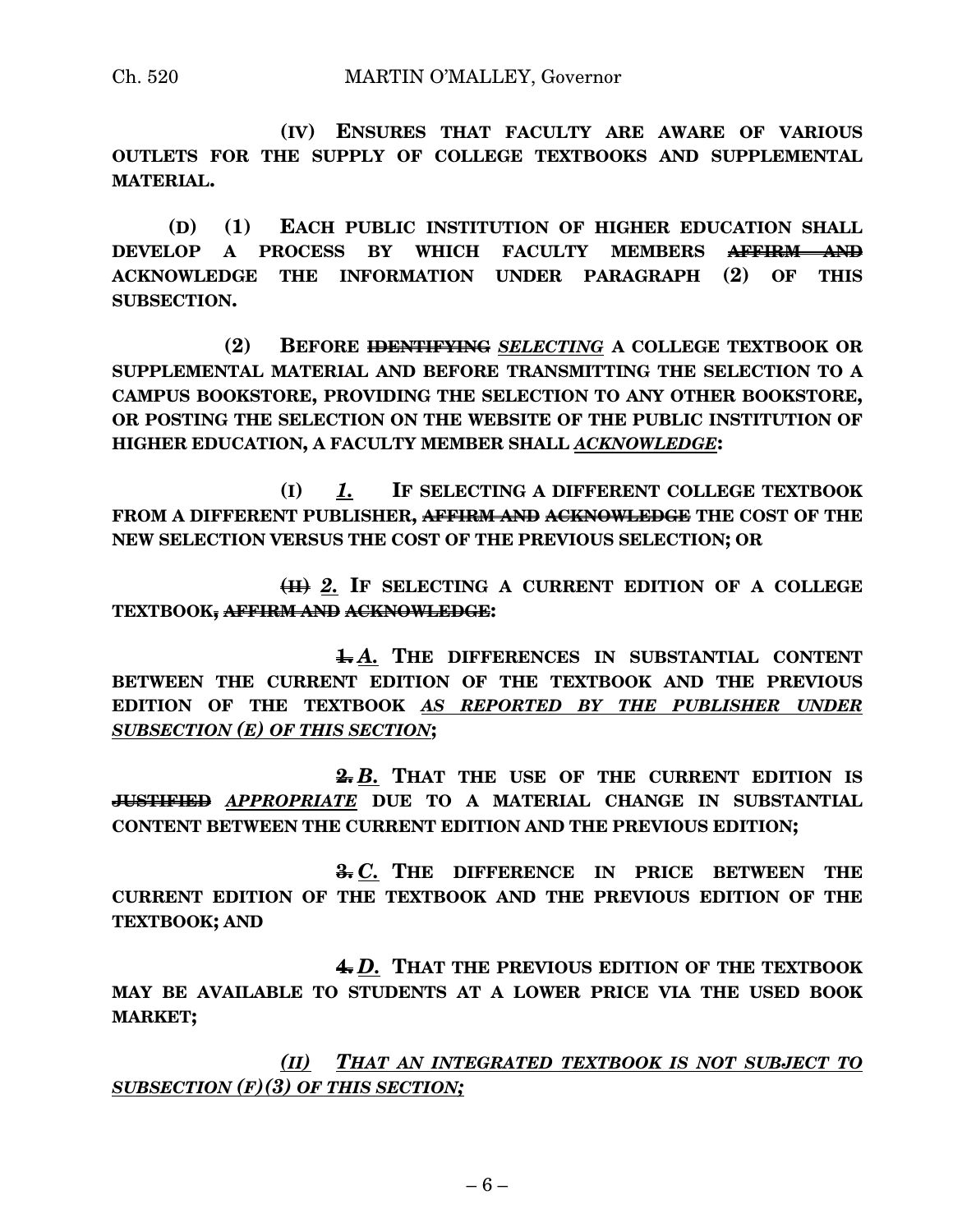*(III) THAT SUPPLEMENTAL MATERIAL INCLUDED IN A BUNDLE IS INTENDED FOR USE IN THE COURSE.*

**(E) (1) A PUBLISHER WHO THAT SELLS COLLEGE TEXTBOOKS OR SUPPLEMENTAL MATERIAL AND PROVIDES INFORMATION REGARDING A COLLEGE TEXTBOOK OR SUPPLEMENTAL MATERIAL TO A FACULTY MEMBER, OTHER ADOPTING ENTITY IN CHARGE OF SELECTING COURSE MATERIALS, OR THE ADMINISTRATION OF AN INSTITUTION OF HIGHER EDUCATION SHALL DISCLOSE WITH THIS INFORMATION, IN WRITING, BY PAPER OR ELECTRONIC MEANS:**

**(I) THE PRICE AT WHICH THE PUBLISHER WOULD MAKE THE OF THE COLLEGE TEXTBOOK OR SUPPLEMENTAL MATERIAL AVAILABLE TO A BOOKSTORE AND THE PRICE AT WHICH THE PUBLISHER WOULD MAKE THE COLLEGE TEXTBOOK OR SUPPLEMENTAL MATERIAL AVAILABLE DIRECTLY TO THE PUBLIC;**

**(II) THE TITLE, AUTHOR, PUBLISHER, EDITION, CURRENT AND THREE PREVIOUS COPYRIGHT DATES, PUBLICATION DATE WHEN AVAILABLE, AND ISBN OF THE COLLEGE TEXTBOOK AND SUPPLEMENTAL MATERIAL, BOTH AS BUNDLED AND UNBUNDLED ITEMS;**

**(III) SUBSTANTIAL CONTENT REVISIONS MADE BETWEEN THE CURRENT EDITION OF THE COLLEGE TEXTBOOK OR SUPPLEMENTAL MATERIAL AND THE PREVIOUS EDITION OF THE COLLEGE TEXTBOOK OR SUPPLEMENTAL MATERIAL EXPRESSED AS AN ITEMIZED LIST;**

**(IV) OTHER AVAILABLE FORMATS FOR THE COLLEGE TEXTBOOK OR SUPPLEMENTAL MATERIAL SUCH AS PAPERBACK OR UNBOUND; AND**

**(V) VARIANCES IN PRICE, IF ANY, BETWEEN BUNDLED AND UNBUNDLED ITEMS** *A LIST OF TEXTBOOKS THAT ARE CLASSIFIED AS INTEGRATED TEXTBOOKS***.**

**(2) EACH INSTITUTION OF HIGHER EDUCATION IN THE STATE SHALL DEVELOP A PROCESS BY WHICH FACULTY MEMBERS ACKNOWLEDGE HAVING BEEN INFORMED OF THE DISCLOSURES REQUIRED UNDER PARAGRAPH (1) OF THIS SUBSECTION AND THE IMPACT THAT THE HIGH COST OF COLLEGE TEXTBOOKS AND SUPPLEMENTAL MATERIAL HAS ON STUDENTS.**

**(F) (1) A EXCEPT AS PROVIDED IN PARAGRAPH (4) OF THIS SUBSECTION, A PUBLISHER AND A CAMPUS BOOKSTORE SHALL PROVIDE AND**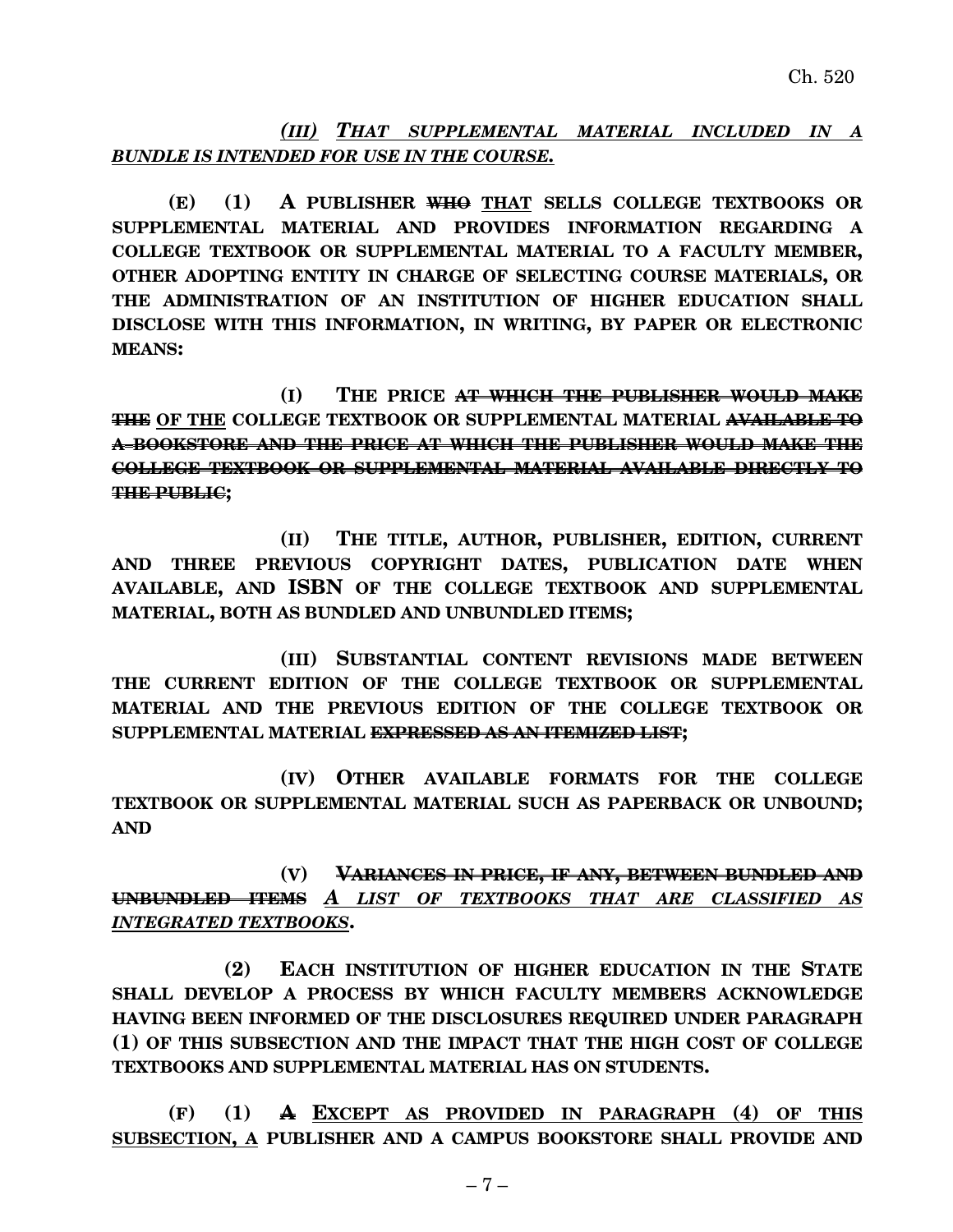**SELL COLLEGE TEXTBOOKS AND SUPPLEMENTAL MATERIAL IN THE SAME MANNER AS SELECTED AND ORDERED BY FACULTY MEMBERS.**

**(2) (I) IF A COLLEGE TEXTBOOK OR SUPPLEMENTAL MATERIAL IS UNAVAILABLE AS ORDERED, THE PUBLISHER AND THE CAMPUS BOOKSTORE SHALL WORK WITH THE FACULTY MEMBER TO FIND ALTERNATIVES.**

**(II) A PUBLISHER COLLABORATING WITH A CAMPUS BOOKSTORE AND A FACULTY MEMBER UNDER SUBPARAGRAPH (I) OF THIS PARAGRAPH SHALL PROVIDE WHOLESALE PRICES AND SUGGESTED RETAIL PRICES, IF ANY, PRICE INFORMATION FOR ALTERNATIVE COLLEGE TEXTBOOKS AND SUPPLEMENTAL MATERIAL.**

**(3) A PUBLISHER THAT SELLS A COLLEGE TEXTBOOK AND ANY SUPPLEMENTAL MATERIAL ACCOMPANYING THE COLLEGE TEXTBOOK IN A BUNDLE SHALL ALSO MAKE AVAILABLE THE COLLEGE TEXTBOOK AND THE SUPPLEMENTAL MATERIAL AS SEPARATE AND UNBUNDLED ITEMS, EACH SEPARATELY PRICED.**

**(4) (I) SUBJECT TO SUBPARAGRAPH (II) OF THIS PARAGRAPH** *WITH THE PERMISSION OF A FACULTY MEMBER***, A CAMPUS BOOKSTORE MAY SELL COLLEGE TEXTBOOKS AND SUPPLEMENTAL MATERIAL IN A DIFFERENT MANNER THAN AS SELECTED AND ORDERED BY FACULTY MEMBERS FOR THE PURPOSE OF PROVIDING USED COLLEGE TEXTBOOKS, PRIOR EDITIONS, OR OTHER LOWER–COST OPTIONS TO STUDENTS.**

**(II) IF A CAMPUS BOOKSTORE SELLS COLLEGE TEXTBOOKS OR SUPPLEMENTAL MATERIAL AS AUTHORIZED UNDER SUBPARAGRAPH (I) OF THIS PARAGRAPH, THE CAMPUS BOOKSTORE SHALL CLEARLY MARK THE FACULTY MEMBER'S ACTUAL SELECTION IN CONTRAST WITH THE CAMPUS BOOKSTORE'S ALTERNATIVE PRODUCT SUGGESTION.**

**(G) (1)** *(I)* **SUBJECT TO PARAGRAPH (4) OF THIS SUBSECTION** *SUBPARAGRAPH (II) OF THIS PARAGRAPH***, ON THE REQUEST OF A BOOKSTORE, AN INSTITUTION OF HIGHER EDUCATION SHALL PROVIDE THE INFORMATION LISTED UNDER PARAGRAPH (2)** *(3)* **OF THIS SUBSECTION TO A BOOKSTORE** *BY THE EARLIER OF:*

*1. WITHIN 1 WEEK OF A FACULTY MEMBER'S SELECTION OF A COLLEGE TEXTBOOK OR SUPPLEMENTAL MATERIAL AND TRANSMISSION TO A CAMPUS BOOKSTORE; OR*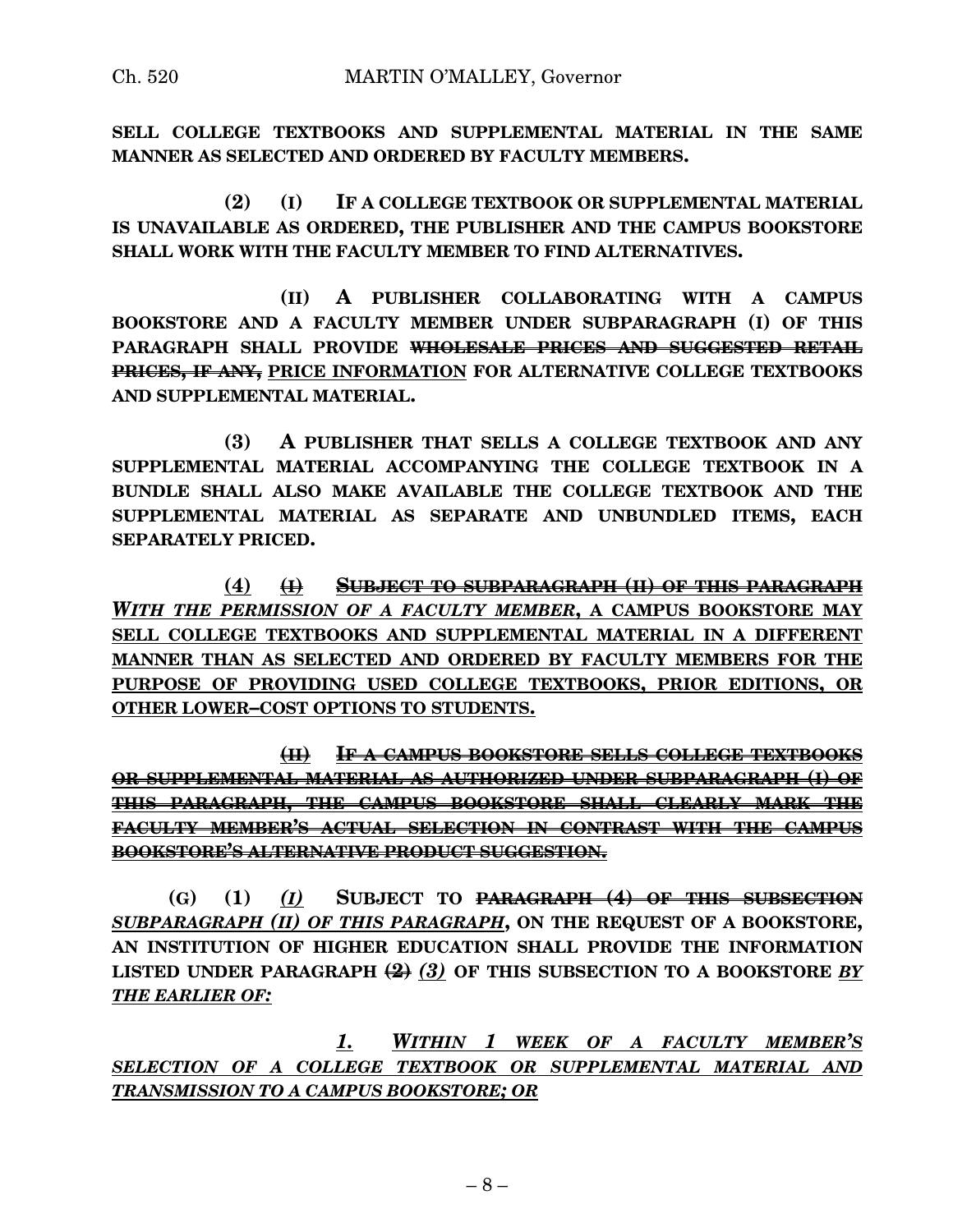*2. WHEN THE SELECTION BY A FACULTY MEMBER OF A COLLEGE TEXTBOOK OR SUPPLEMENTAL MATERIAL IS FINALIZED.*

*(II) A BOOKSTORE THAT OBTAINS INFORMATION UNDER SUBPARAGRAPH (I)1 OF THIS PARAGRAPH MAY NOT MAKE THE INFORMATION AVAILABLE TO STUDENTS OR MEMBERS OF THE PUBLIC UNTIL THE INFORMATION IS MADE AVAILABLE TO THE BOOKSTORE IN ACCORDANCE WITH PARAGRAPH (2) OF THIS SUBSECTION.* **AS SOON AS A FACULTY MEMBER IDENTIFIES A COLLEGE TEXTBOOK OR SUPPLEMENTAL MATERIAL AND TRANSMITS THE SELECTION TO A CAMPUS BOOKSTORE.**

**(2) THE INFORMATION PROVIDED UNDER PARAGRAPH (1) OF THIS SUBSECTION SHALL INCLUDE THE:**

- **(I) TITLE;**
- **(II) AUTHOR;**
- **(III) PUBLISHER;**
- **(IV) EDITION;**
- **(V) COPYRIGHT DATE AND PUBLICATION DATE WHEN**

**AVAILABLE;**

**(VI) ISBN; AND**

#### **(VII) ANTICIPATED ENROLLMENT FOR THE COURSE.**

**(3)** *(2)* **(I) AN INSTITUTION OF HIGHER EDUCATION SHALL MAKE THE INFORMATION LISTED UNDER PARAGRAPH (2)** *(3)* **OF THIS SUBSECTION AVAILABLE TO** *BOOKSTORES,* **STUDENTS***,* **AND THE REST OF THE PUBLIC BY POSTING THE INFORMATION ON ITS WEBSITE BY THE EARLIER OF:**

**1. SUBJECT TO PARAGRAPH (4)** *PARAGRAPHS (4) AND (5)* **OF THIS SUBSECTION, 1 WEEK** *3 WEEKS* **FOLLOWING THE PROVISION OF INFORMATION UNDER PARAGRAPH (1) OF THIS SUBSECTION** *SELECTION BY A FACULTY MEMBER OF A COLLEGE TEXTBOOK OR SUPPLEMENTAL MATERIAL***; OR**

**2. WHEN A CAMPUS BOOKSTORE PLACES A FINAL ORDER FOR A COLLEGE TEXTBOOK OR SUPPLEMENTAL MATERIAL** *WHEN THE SELECTION BY A FACULTY MEMBER OF A COLLEGE TEXTBOOK OR SUPPLEMENTAL MATERIAL IS FINALIZED***.**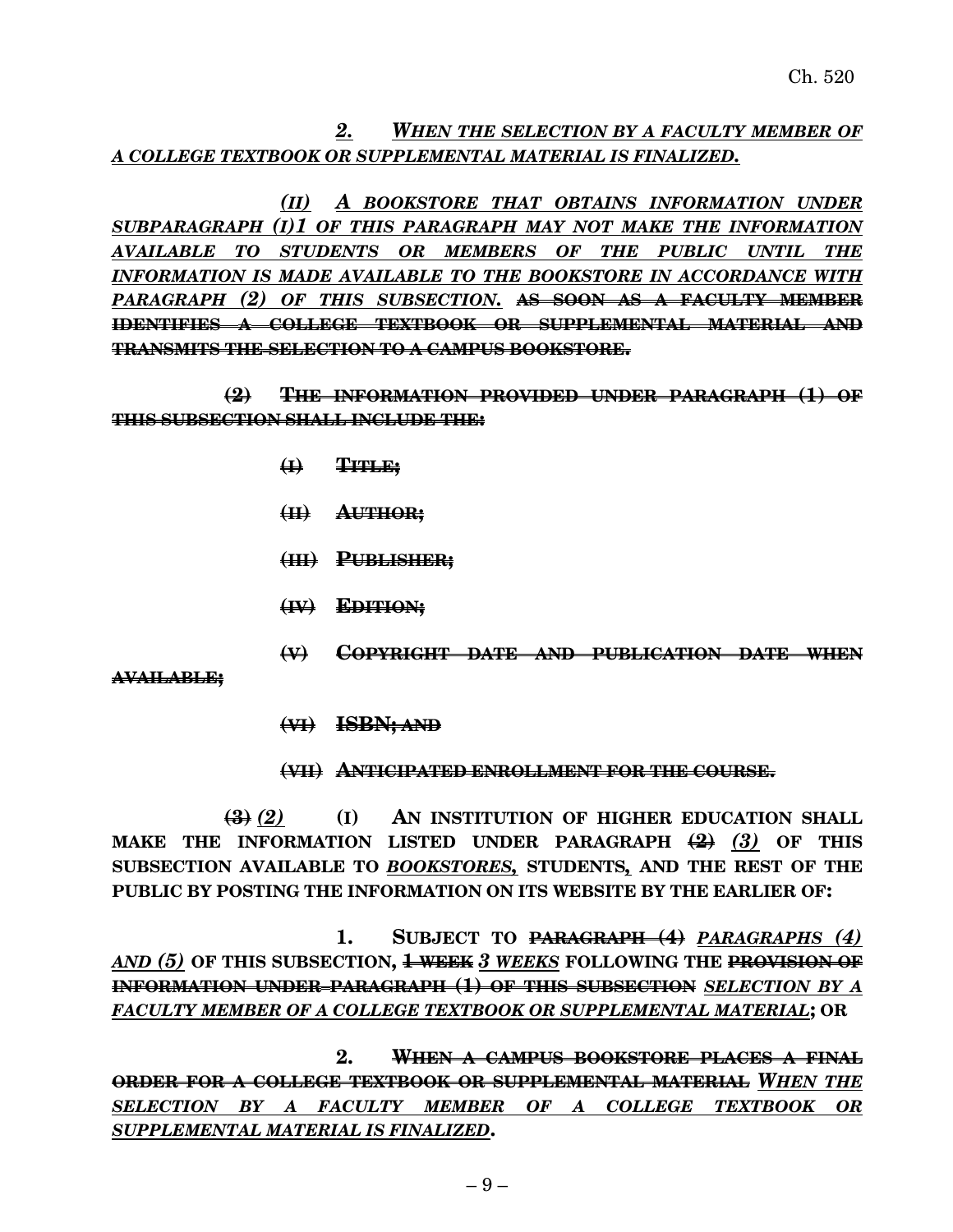**(II) IN ADDITION TO THE INFORMATION POSTED UNDER SUBPARAGRAPH (I) OF THIS PARAGRAPH, AN INSTITUTION SHALL POST ON ITS WEBSITE:**

**1. WHETHER SUPPLEMENTAL MATERIAL IS REQUIRED OR ONLY SUGGESTED BY FACULTY; AND**

**2. WHETHER A PREVIOUS EDITION OF AN ASSIGNED COLLEGE TEXTBOOK WILL SUFFICE.**

*(3) THE INFORMATION MADE AVAILABLE UNDER PARAGRAPHS (1) AND (2) OF THIS SUBSECTION SHALL INCLUDE THE:*

- *(I) TITLE;*
- *(II) AUTHOR;*
- *(III) PUBLISHER;*
- *(IV) EDITION;*
- *(V) COPYRIGHT DATE AND PUBLICATION DATE, WHEN*

*AVAILABLE;*

*(VI) ISBN; AND*

*(VII) ANTICIPATED ENROLLMENT FOR THE COURSE.*

**(4) (I) AN INSTITUTION OF HIGHER EDUCATION SHALL INFORM A BOOKSTORE THAT MAKES A REQUEST UNDER PARAGRAPH (1) OF THIS SUBSECTION AND***,* **STUDENTS***,* **OR MEMBERS OF THE PUBLIC WHO ACCESS THE WEBSITE OF THE INSTITUTION UNDER PARAGRAPH (3)** *(2)* **OF THIS SUBSECTION IF** *THE SELECTION OF* **A THE PARTICULAR COLLEGE TEXTBOOK, SUPPLEMENTAL MATERIAL, OR BUNDLE HAS NOT BEEN FINALIZED BY THE FACULTY MEMBER.**

**(II) IN ADDITION TO THE DISCLOSURE MADE UNDER SUBPARAGRAPH (I) OF THIS PARAGRAPH, AN INSTITUTION***, CAMPUS BOOKSTORE, OR OTHER BOOKSTORE THAT OFFERS A COLLEGE TEXTBOOK OR SUPPLEMENTAL MATERIAL FOR SALE PRIOR TO THE SELECTION BEING FINALIZED* **SHALL PROVIDE A***:*

*1. A* **CAVEAT REGARDING THE POTENTIAL CONSEQUENCES OF PURCHASING A THE PARTICULAR COLLEGE TEXTBOOK,**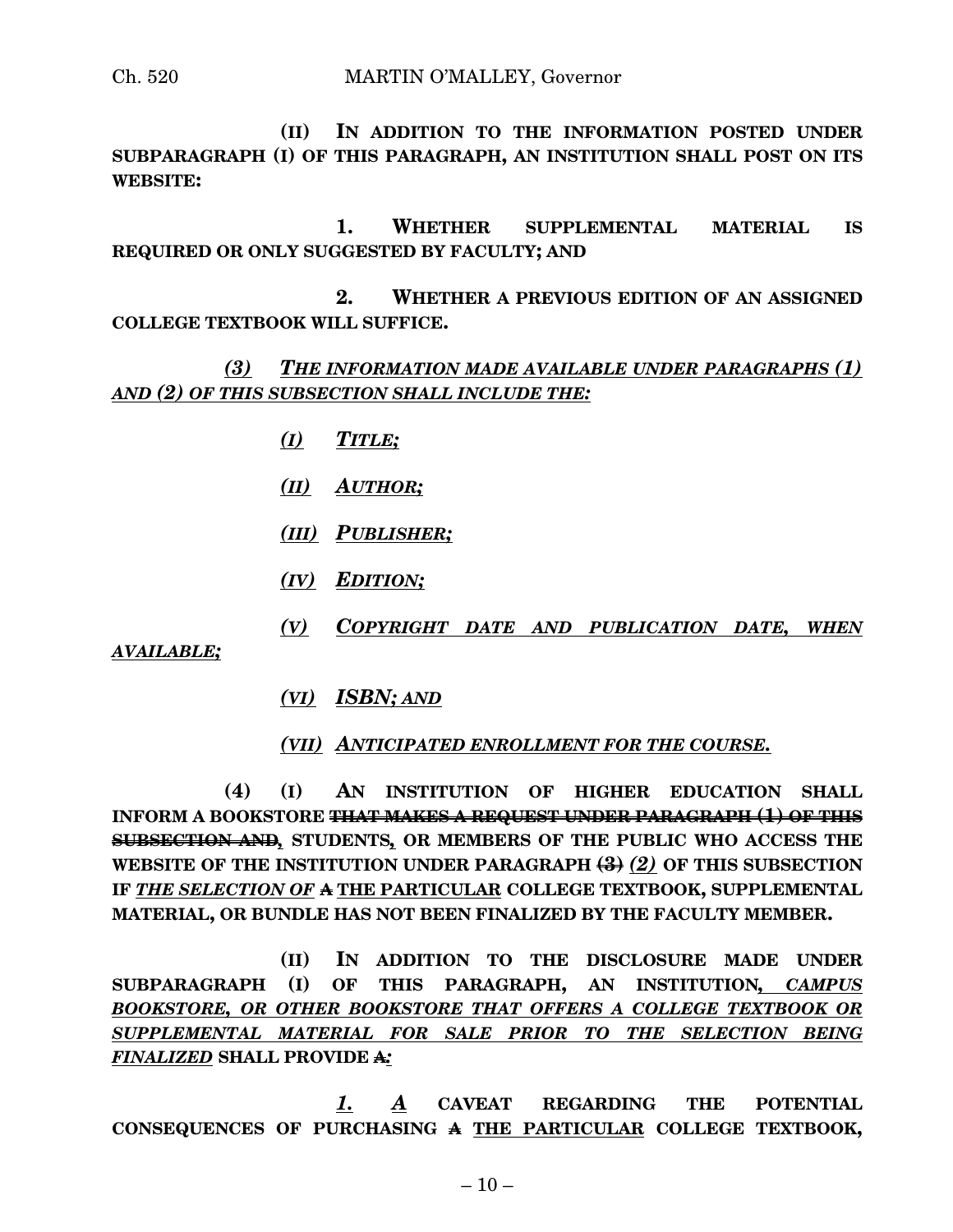**SUPPLEMENTAL MATERIAL, OR BUNDLE PRIOR TO THE SELECTION BEING FINALIZED.***; AND*

*2. THE RETURN POLICY OF THE CAMPUS BOOKSTORE OR OTHER BOOKSTORE, AS APPROPRIATE.*

*(5) (I) NOTWITHSTANDING PARAGRAPHS (1) AND (2) OF THIS SUBSECTION, UPON REQUEST TO AN INSTITUTION, AN EXTENSION OF TIME MAY BE GRANTED TO A FACULTY MEMBER FROM THE REQUIREMENT TO POST THE SELECTION OF A COLLEGE TEXTBOOK OR SUPPLEMENTAL MATERIAL PRIOR TO THE SELECTION BEING FINALIZED.*

*(II) THE EXTENSION GRANTED UNDER SUBPARAGRAPH (I) OF THIS PARAGRAPH SHALL BE APPROVED BY THE FACULTY DEPARTMENT CHAIR AND THE DEAN OR DIVISION HEAD OF THE INSTITUTION.*

*(III) THE EXTENSION SHALL INCLUDE A WRITTEN STATEMENT OF EXPLANATION FOR THE EXTENSION.*

*(IV) AN INSTITUTION SHALL POST THE WRITTEN STATEMENT ON ITS WEBSITE INSTEAD OF THE SELECTION, AS APPROPRIATE.*

**(H) A PUBLIC INSTITUTION OF HIGHER EDUCATION MAY NOT ENCOURAGE OR PROMOTE THE CREATION OR SALE OF COLLEGE TEXTBOOKS THAT CONSIST OF PURELY AESTHETIC CHANGES TO A PRIOR EDITION OF A COLLEGE TEXTBOOK SUCH AS A COMMEMORATIVE EDITION.**

**(H) (I) ON THE REQUEST OF A BOOKSTORE, IF A PUBLIC INSTITUTION OF HIGHER EDUCATION ALLOWS A CAMPUS BOOKSTORE TO:**

**(1) ADVERTISE OR SUBMIT ADVERTISING FOR INCLUSION IN ORIENTATION PACKETS, IN OTHER PRINT MATERIAL, OR ON THE WEBSITE OF THE INSTITUTION, THEN THE INSTITUTION SHALL ALLOW OTHER BOOKSTORES TO ADVERTISE OR SUBMIT ADVERTISING FOR THE SAME INCLUSION; AND**

**(2) ACCESS STUDENTS AS PART OF A PRESENTATION OR TOUR FOR A STUDENT GROUP OR A GROUP OF POTENTIAL STUDENTS, THEN THE INSTITUTION SHALL ALLOW OTHER BOOKSTORES TO HAVE THE SAME ACCESS TO STUDENTS.**

**(I) (J)** *(I)* **THIS SECTION MAY NOT BE CONSTRUED TO SUPERSEDE THE INSTITUTIONAL AUTONOMY OR ACADEMIC FREEDOM OF FACULTY MEMBERS INVOLVED IN THE SELECTION OF COLLEGE TEXTBOOKS AND SUPPLEMENTAL MATERIAL.**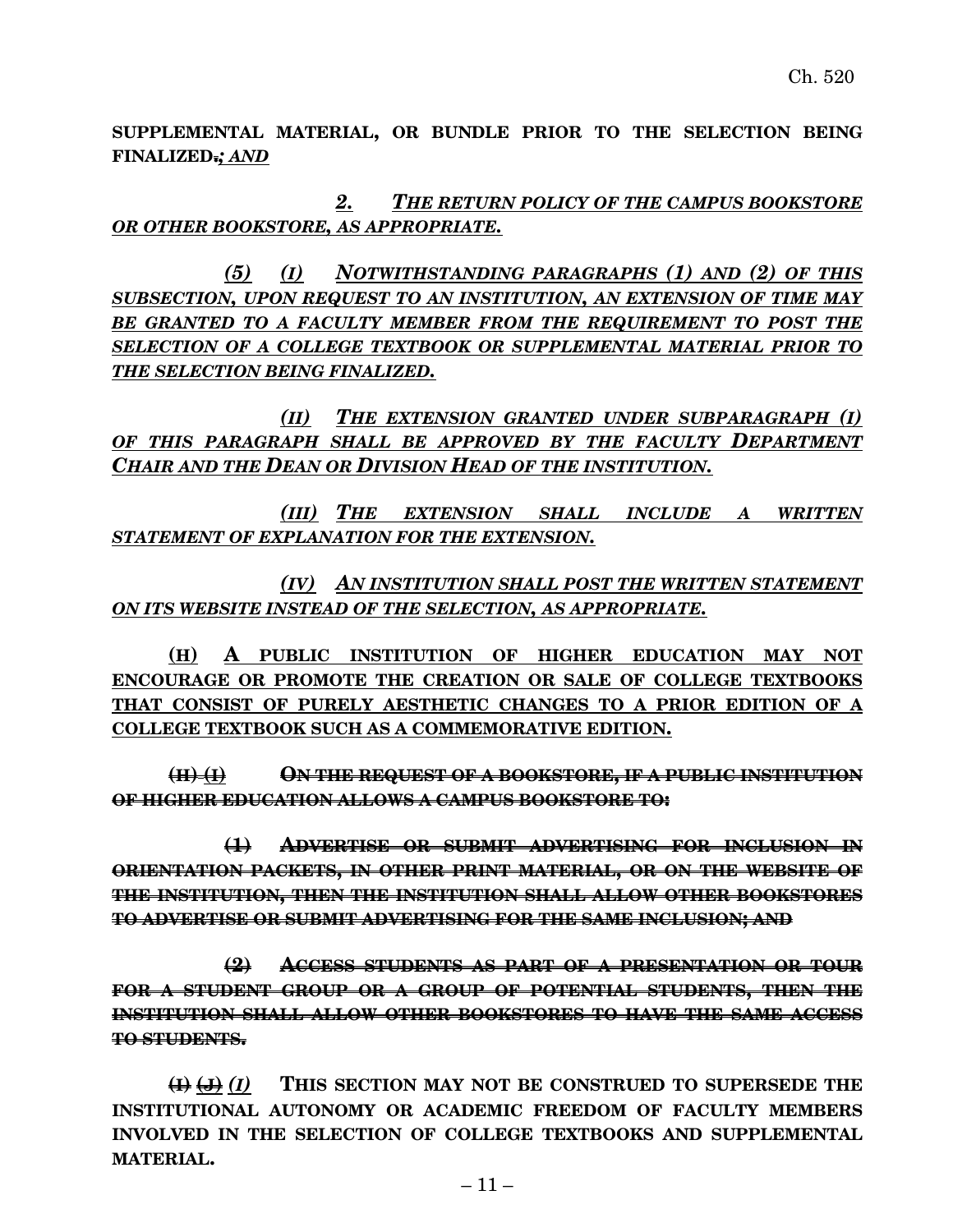#### SECTION 2. AND BE IT FURTHER ENACTED, That:

(a) On or before November 1, 2010, the University System of Maryland, St. Mary's College of Maryland, Morgan State University, and the Maryland Association of Community Colleges shall submit reports to the Maryland Higher Education Commission, including a scientific and data–driven analysis of college textbook prices at the constituent or member institutions, as appropriate, efforts to lower the cost of textbooks for their students, and recommendations for statewide policy initiatives that will further ameliorate the high cost of undergraduate and graduate education as impacted by textbook prices; and

(b) On or before December 1, 2010, the Maryland Higher Education Commission shall compile the reports required under paragraph (a) of this section and shall forward a copy of the compilation to the Governor and, in accordance with  $\frac{8}{3}$ 2–1246 of the State Government Article, the General Assembly.

# SECTION <del>3.</del> 2. AND BE IT FURTHER ENACTED, That, on.

*(a) On* or before December 1, 2010 *2011*, each public institution of higher education in the State shall report to the Governor and, in accordance with § 2–1246 of the State Government Article, the General Assembly, *Maryland Higher Education Commission* regarding efforts to lower the cost of textbooks for their students, *students and* the "best-practices" process developed under  $\frac{15-112(e)(4)}{15-112(e)(3)}$  of the Education Article, as enacted by Section 1 of this Act<del>, and recommendations for</del> statewide policy initiatives that will further ameliorate the high cost of undergraduate and graduate education as impacted by textbook prices.

# SECTION 4. 3. AND BE IT FURTHER ENACTED, That:

 $(a)$  *(b)* On or before December 1, 2011, the Maryland Higher Education Commission, in consultation with the University System of Maryland, St. Mary's College of Maryland, Morgan State University, the Maryland Association of Community Colleges, and the Maryland Independent College and University Association, shall conduct a feasibility study regarding:

(1) the establishment of one or more textbook rental programs in Maryland that would allow students to lease textbooks on a per book, per credit hour, or per course basis, including an analysis of start–up costs and funding options such as private sector donations and grants; and

(2) the establishment of a statewide digital marketplace for college textbooks and supplemental material including: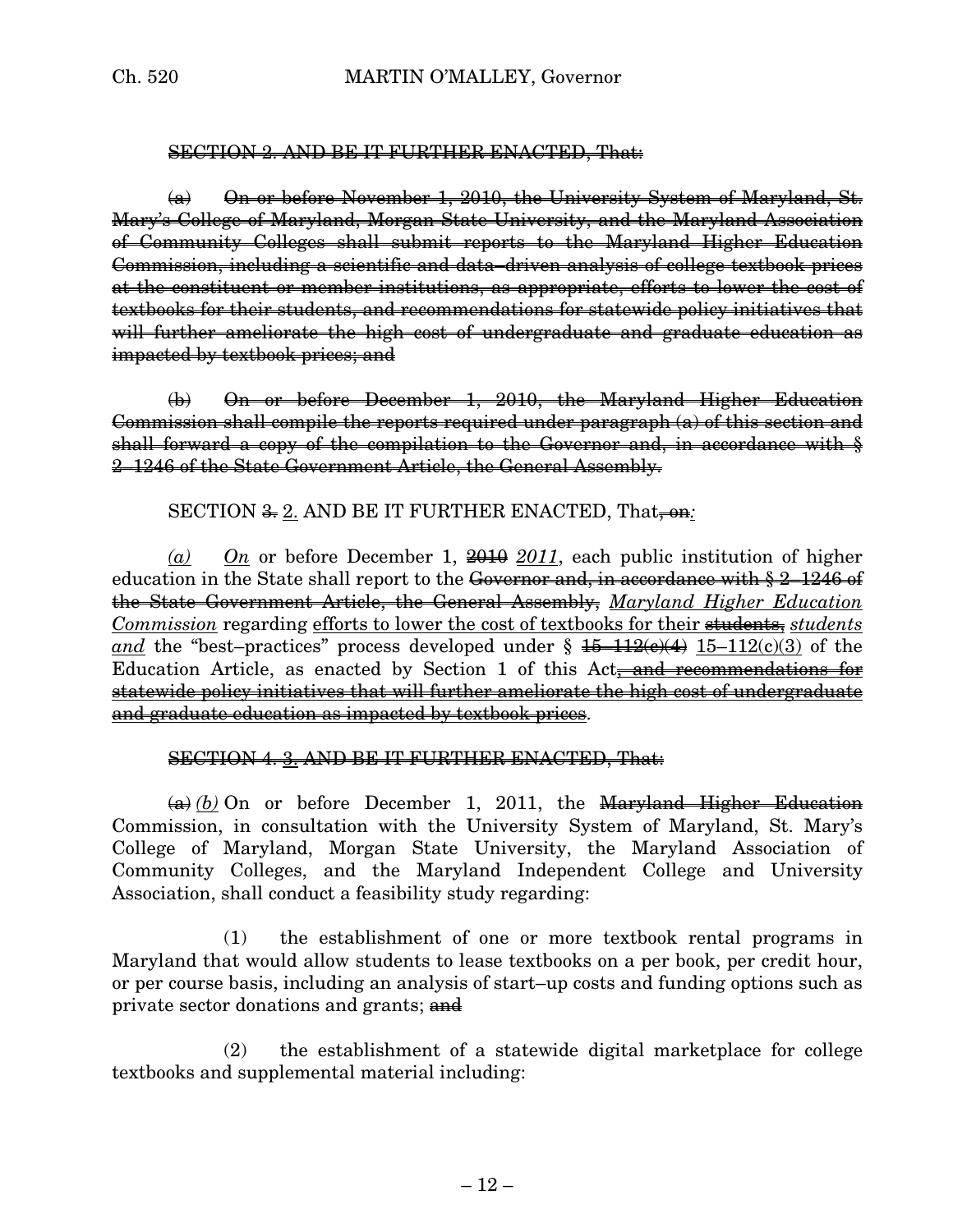(i) an analysis of the infrastructure, technology, and support services necessary to allow institutions, students, faculty, bookstores, publishers, and other stakeholders to interact efficiently; and

(ii) a consideration of digital rights management capabilities and transactional processes needed for both fee–based and no–cost content; and

(3) the accessibility of the digital marketplace and any and all electronic textbooks and supplemental material to blind and print–disabled students and faculty members.

 $\overline{(b)}$  *(c)* On or before December 31, 2011, the Maryland Higher Education Commission shall*:*

*and*

# *(1) compile the reports required under paragraph (a) of this section;*

*(2)* submit *to the Governor and, in accordance with § 2–1246 of the State Government Article, the General Assembly, the compilation,* the results of the feasibility studies conducted under paragraph  $(a)$  *(b)* of this section, and make recommendations regarding textbook rental programs and*,* the establishment of a digital marketplace including cost estimates to the Governor and, in accordance with  $\frac{1}{2}$ 2–1246 of the State Government Article, the General Assembly,*, and statewide policy initiatives that will further ameliorate the high cost of undergraduate and graduate education as impacted by textbook prices* based on information gathered under subsection  $(a)$  of this section.

# SECTION  $\frac{5}{2}$ ,  $\frac{4}{3}$ . AND BE IT FURTHER ENACTED, That:

(a) The University System of Maryland, under the direction of the Board of Regents, shall conduct a study of changes that the University System of Maryland and its constituent institutions can make to their business models regarding textbook assignments and textbook purchasing in order to reduce the cost of textbooks to students while preserving and enhancing the quality of educational materials available to students. Principles underlying this review shall include:

(1) the protection of academic freedom;

(2) the promotion of competition among publishers, bookstores, and other textbook vendors;

(3) the empowerment of faculty and students to access information about options which will strengthen their market power; and

(4) the exploration of: